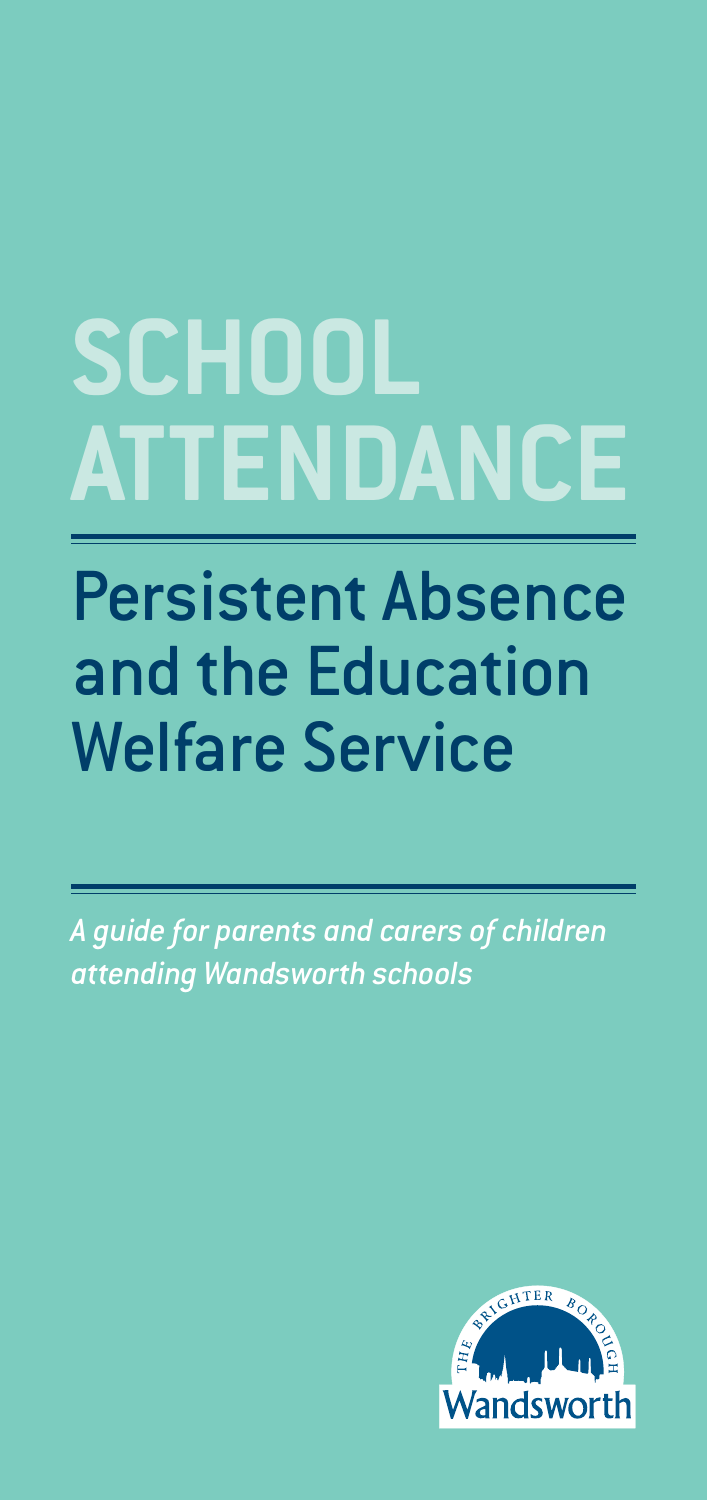# **SCHOOL ATTENDANCE**

#### **Attendance at school**

#### Legal responsibilities of parents and carers

Parents and carers have a legal duty to make sure that their children receive appropriate full time education. In addition to the legal requirements, school attendance is a crucial factor in a child's educational and social development.

By truanting or by being absent from school without good reason your child not only misses out on valuable education but could also run other risks such as becoming the victim of crime, or getting involved in crime.

Poor attendance affects attainment which can have an impact on future career prospects. By not attending school regularly and punctually children also get into habits of poor reliability and timekeeping and, as a result, risk long-term unemployment when school days are over.

Children who work during school hours risk exploitation, and prosecution for the employer and parents. The Education Welfare Service offers advice on the hours which children may work, and issues work permits. You can contact the service on (020) 8871 8306.

Parents and carers who fail to make sure that their children attend school regularly and punctually, or who condone their children's absence from school without good reason, run the risk of criminal proceedings being taken against them in Magistrates' Court, and a possible fine if they are found guilty. Additionally, you could be issued with a penalty notice which imposes a fine of £60, rising to £120 if not paid within the required period of 21 days.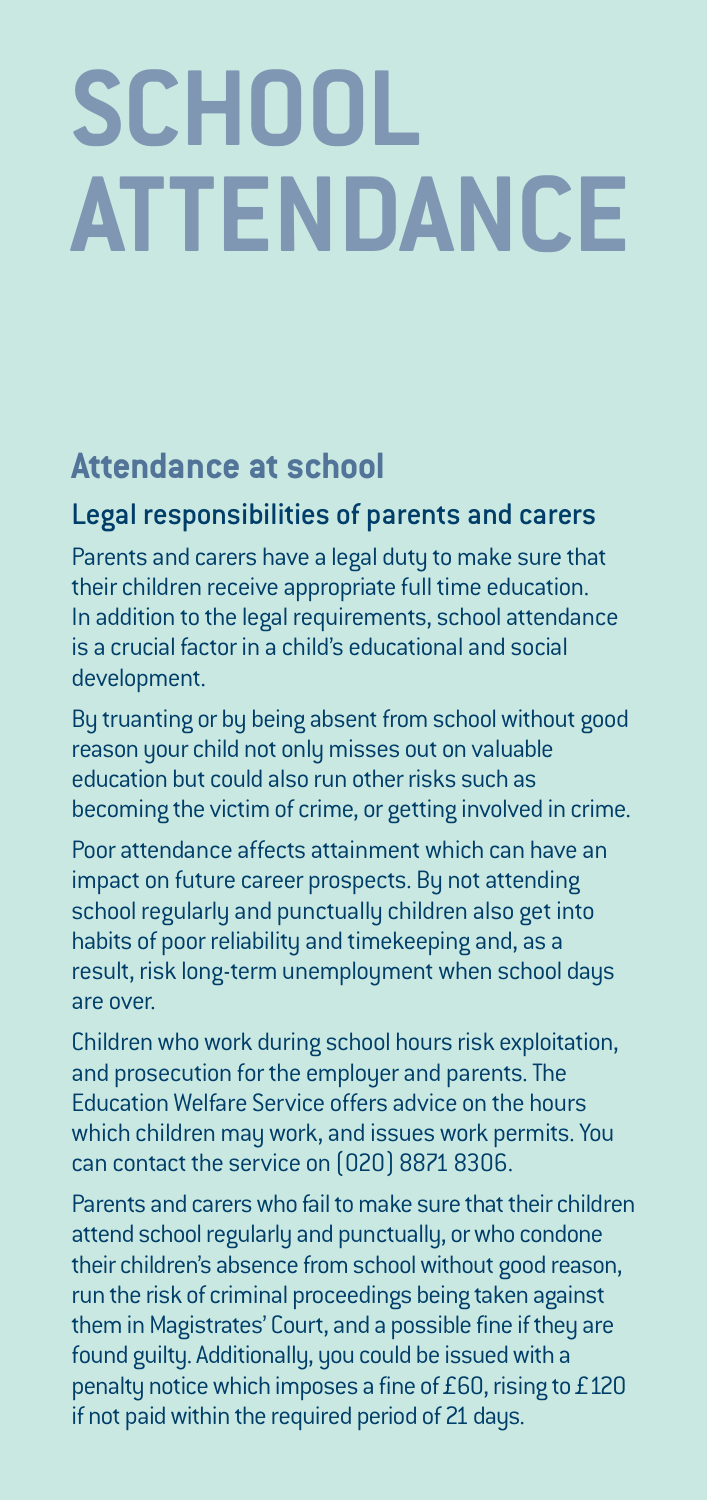#### **Absence from school**

Are you sure your child is at school when they should be? If your child is absent from school with your agreement, is the absence for a valid and acceptable reason?

If your child has to be absent from school for a valid reason (e.g. for medical or dental treatment or illness) you should let the school know as soon as possible, by telephoning or writing, giving the reason for absence and the length of time your child is likely to be absent. You may be required to provide medical evidence of your child's illness.

#### **Persistent absence**

Any pupil with less than 90 per cent attendance is considered to be persistently absent.

Schools have to record whether an absence is authorised or unauthorised in attendance registers, and have to include your child's attendance record in their annual school report.

If you do not let the school know the reason for your child's absence then the absence will be recorded in the attendance register as unauthorised and the school will discuss the absence with you and may involve the Education Welfare Service.

Some reasons for absence are unacceptable and will be recorded as unauthorised by the school (for example, shopping during school hours, birthdays, looking after younger siblings). If you require advice on authorised absence please contact your child's school or the Education Welfare Service on (020) 8871 8306.

#### **Lateness**

Parents should ensure that their children arrive at school on time to prevent disruption to their own learning and that of others. Pupil lateness will be followed up by the school with the parent or carer. Serious lateness will be recorded as unauthorised absence and will be investigated by the Education Welfare Officer, unless there is an acceptable reason. Frequent lateness may lead to prosecution of parent or carer for failing to ensure regular attendance.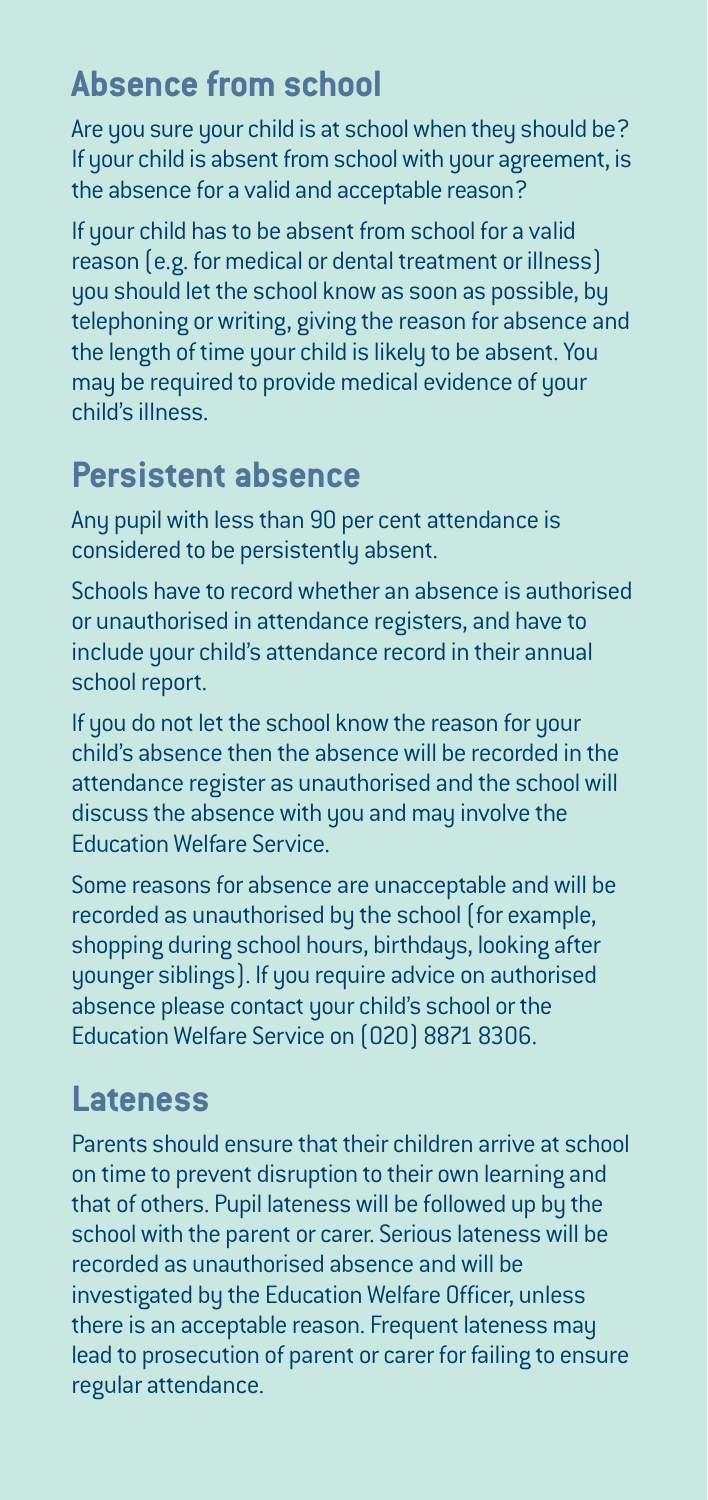#### **Truancy**

Children sometimes skip school without the knowledge of their parents. Some truant for whole days, others register and then truant from lessons. For a few it can develop into a habit but with prompt action, understanding and care it can be prevented or resolved.

#### **The reasons**

There are various reasons why children find it difficult to attend school:

- Problems with school work
- Term-time holidaus
- Boredom
- Problems outside of school
- Pressure from friends
- Teenage rebellion
- Bullying
- Family issues (e.g. Young Carers)

### **The signs**

- Child stops getting homework
- Attempts to keep you away from school events
- An interest in when you will be in or out of the house during the day
- A noticeable lack of interest in school
- A keenness to get to the post before you do to intercept letters from school
- A detailed knowledge of daytime TV
- Friends who are known truants or much older and not at work
- Reluctance to get up in the morning
- Anxieties expressed about school generally or about specific lessons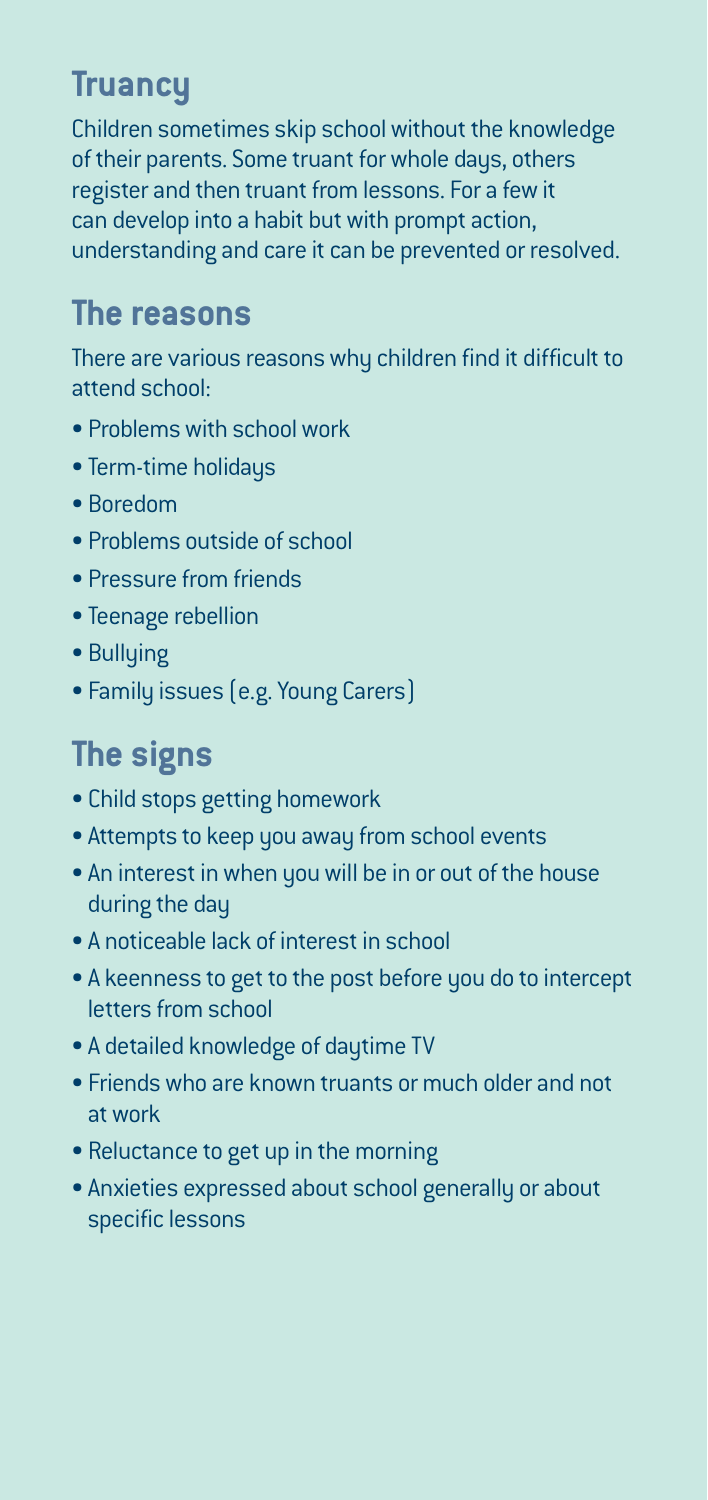#### **The solution**

When parents and schools work together the risks of unauthorised absences occurring are much lower.

- Talk to your child about school and what goes on there
- Take a positive interest in your child's work
- Keep in touch with school staff. Let them know when and why your child needs to be absent for valid reasons
- Support the school all you can and take the opportunity to attend parents' evening and other school events
- Be aware of signs that your child may be missing school without your knowledge
- Help your child to be ready to go to school on time
- Do not keep your child at home because they do not feel like going to school, or for other unacceptable reasons
- Ask the school or the Education Welfare Service for help if you are having difficulty in getting your child to go to school.

### **Help for parents from the Education Welfare Service**

The Education Welfare Service provides a support service to children, schools and to you, the parent or carer. The job of our service is to promote full school attendance by working in partnership with you, your child/ren, the schools, and other support services.

Sometimes it is difficult, even with close co-operation between parents and school, to solve individual attendance problems and this is where the Education Welfare Service may be able to help.

Your school can put you in touch with an Education Welfare Officer who will work with you, your child and the school to help solve the problem.

Alternatively, you can contact the Education Welfare Service direct on:

#### (020) 8871 8306

It is very important to ask the school or Education Welfare Service for help with attendance problems at an early stage so that they do not develop into long-term absence from school and damage your child's education.